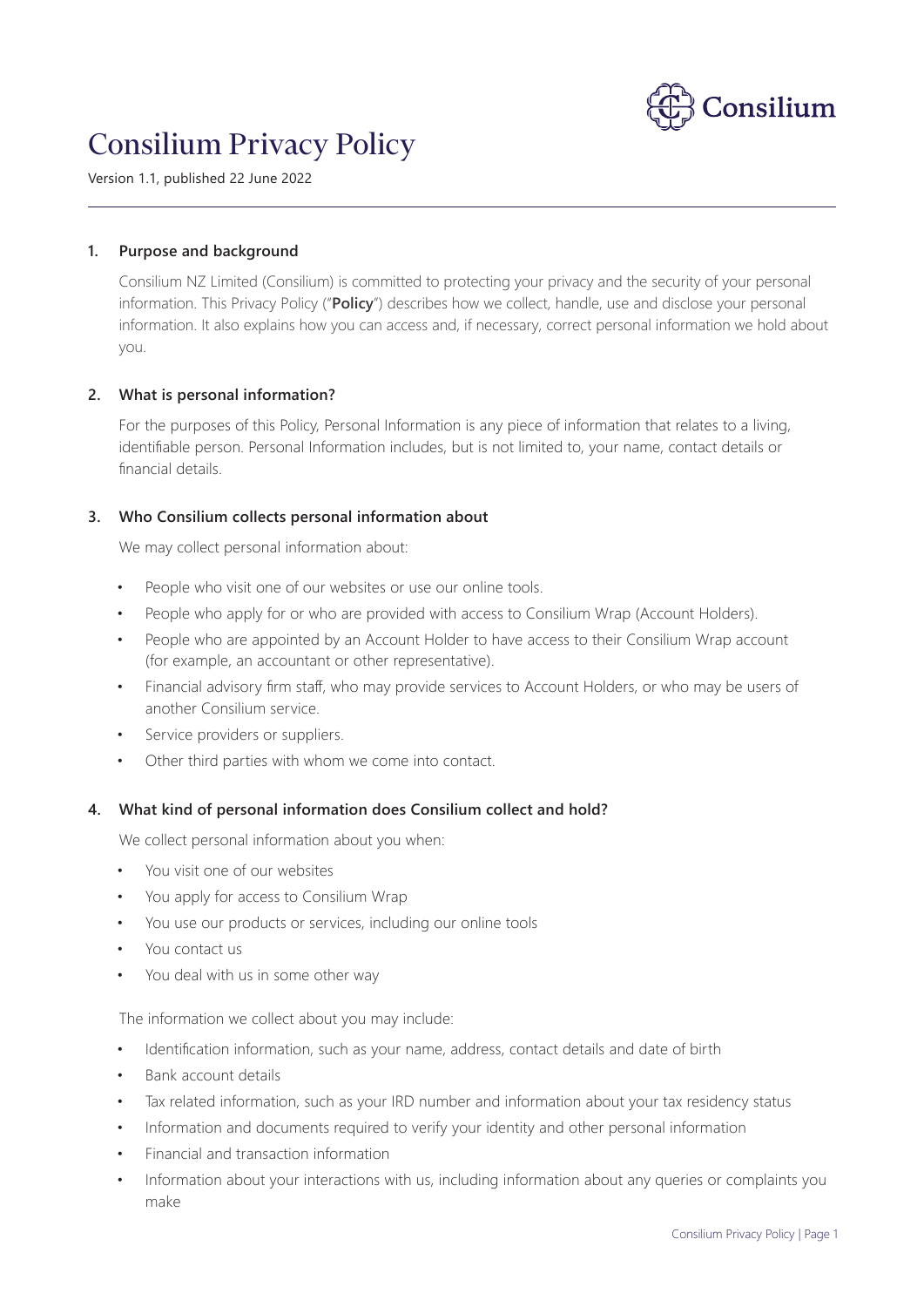Any other information that you provide to us or that we obtain from a person acting on your behalf (such as your accountant or financial adviser)

We may also collect personal information about you when you or a person acting on your behalf engages with us, including when we provide you with access to Consilium Wrap or you use any of our other products or services.

# **5. For what purposes does Consilium collect, hold, use and disclose your personal information?**

The main purpose for which we collect, hold, use and disclose your personal information is to facilitate the provision of our products and services to you. This includes:

- Checking whether you are eligible for the applicable product or service
- Processing your application
- Verifying your identity
- Providing our products and services to you, and giving you information about our products and services
- Helping to manage and administer the products and services we provide you, including answering your requests and complaints, varying products and services and taking any required legal action
- Allowing us to run our business and perform administrative and operational tasks, such as training staff, developing and marketing products and services, risk management, systems development and testing (including of the Consilium Wrap website), and undertaking planning, research and statistical analysis
- To comply with legislative or regulatory requirements, including under the Financial Markets Conduct Act 2013, the Anti-Money Laundering and Countering Financing of Terrorism Act 2009, and the United States Foreign Account Tax Compliance Act (if applicable)

Personal Information we collect is only shared with authorised people that have a business need for that information and in compliance with our internal policies, including our Confidentiality of Information Policy.

# **6. How does Consilium collect personal information?**

We collect personal information directly from you. We may collect your personal information using electronic means (see section 10 for more information). We also collect personal information about you from others. This may happen without your direct involvement. For instance, we may collect personal information about you from:

- Your representatives (including your financial adviser or other representatives)
- Publicly available sources of information
- Your employer (if you are a staff member of an advisory firm)
- Our service providers or other organisations that are involved in providing our products and services to you, including any administrator or custodian you have appointed
- Commercial information service providers, bureaus or other persons that help us verify your identity or help us identify, investigate or prevent fraud or other misconduct

# **7. How does Consilium hold personal information?**

Consilium strives to maintain the relevance, reliability, accuracy, completeness and currency of the personal information we hold, and to protect its privacy and security. Much of the information Consilium holds about you will be stored electronically in secure data centres, which are located in Australia and New Zealand. This does not include third parties backing up or mirroring their data in overseas jurisdictions.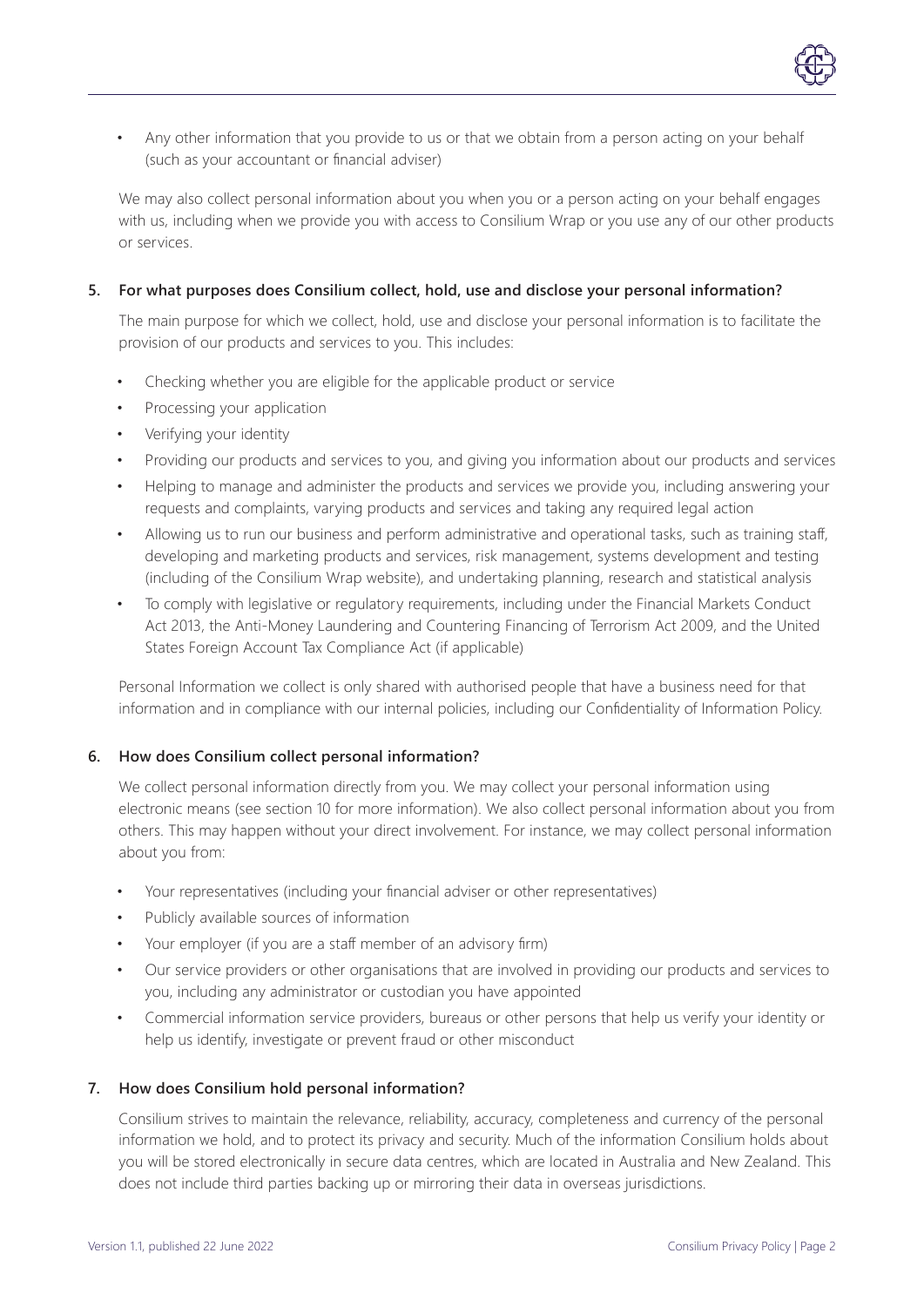

#### **8. Who does Consilium disclose personal information to, and why?**

Consilium may disclose your personal information to external organisations that help us offer our products and services, including our service providers, for the purposes of offering and providing you with those products and services.

These may include:

- The administrator and custodian of Consilium Wrap
- Our agents, contractors and external service providers (for example, information technology service providers)
- Financial services organisations, including brokers, custodians, fund managers and portfolio service providers
- Our legal advisers or auditors
- Your representatives (including, where appropriate, your financial adviser and their staff, legal adviser, accountant, or other representatives)
- Service providers that help us verify your identity or help us identify, investigate or prevent fraud or other misconduct
- External dispute resolution schemes
- Other companies in the event of a corporate sale, merger, reorganisation, dissolution or similar event
- We may also disclose your personal information to others where:
	- Required or authorised by law or regulation or where we have a public duty to do so
	- When you have expressly consented to the disclosure, or your consent may be reasonably inferred from the circumstances

Our service providers are required to comply with the Privacy Act and only use the personal information we disclose to them for the limited and specific role we ask them to perform.

#### **9. Does Consilium use or disclose personal information for marketing?**

We do not use personal information for marketing. We may use aggregated data to help us better understand and market our services.

#### **10. Does Consilium collect personal information electronically?**

Consilium collects information from you electronically, for example through our websites, Consilium Wrap and the Consilium Portal. Each time you visit any of our websites or online tools, we collect information about your use of the website or tool, which may include the following:

- The date and time of visits
- Pages viewed
- How you navigate through the site and interact with pages (including fields completed in forms and applications completed)
- Location information
- Information about the device used to visit the site
- IP addresses